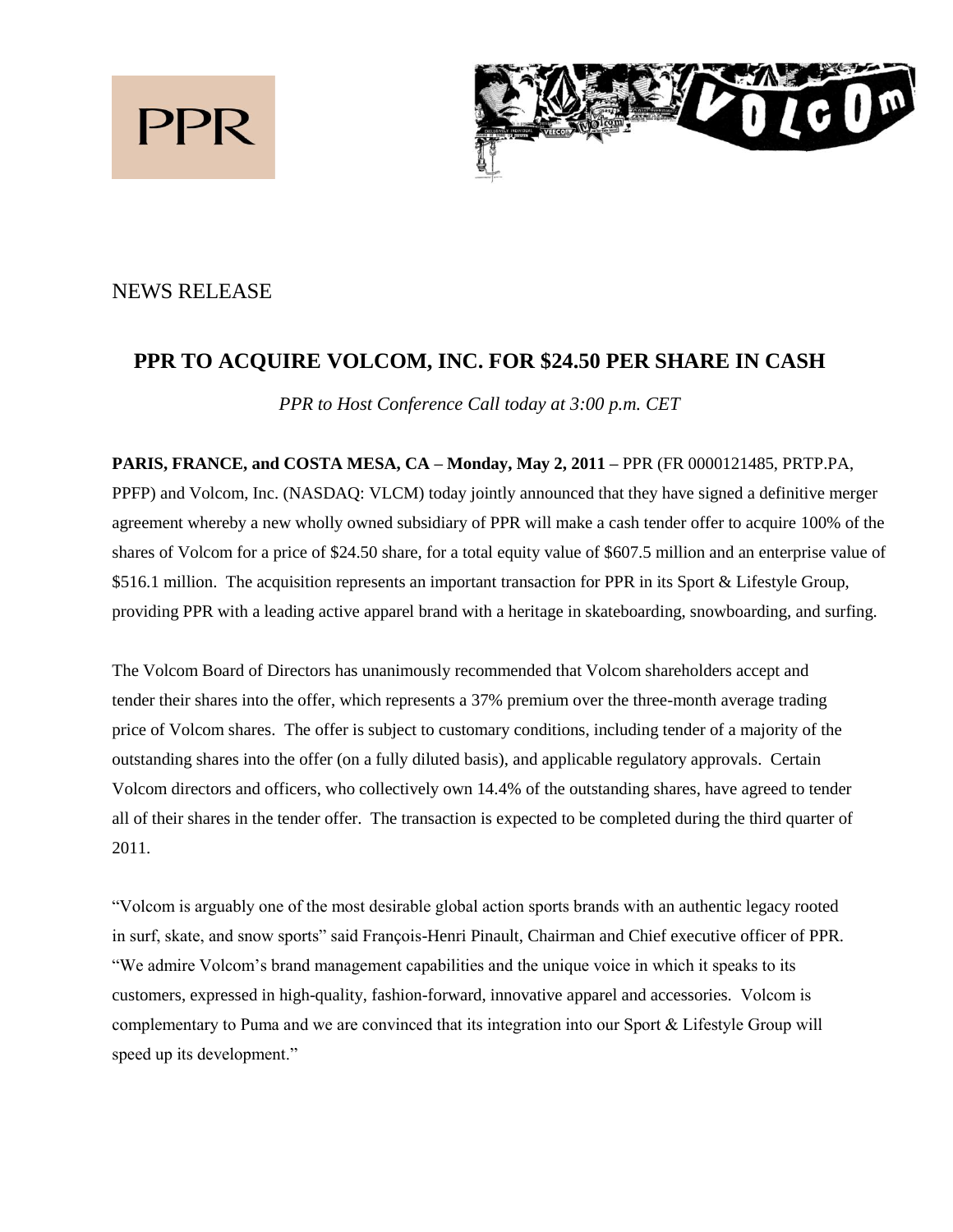Richard Woolcott, Volcom's Chairman and Chief executive officer, said, "PPR is the perfect partner to help take the Volcom and Electric brands to the next level of success. For more than 20 years we have worked to inspire a movement that provokes freedom of thought and expression, and celebrated this spirit through our athletes, worldwide events, rock tours, feature films and, of course, our apparel. PPR, with its expertise gained through both Puma and its Luxury Group, could bring international market knowledge, sourcing capabilities and other operational expertise in areas such as product development and retailing to help the company grow Volcom globally, while preserving the elements that make the brands authentic."

# **Advisors**

Peter J. Solomon Company acted as financial advisor, and Wachtell, Lipton, Rosen and Katz acted as legal advisors to PPR. Wells Fargo Securities, LLC acted as exclusive financial advisor to the Board of Directors of Volcom, and Latham & Watkins LLP acted as legal advisor to Volcom.

#### **Conference call details**

PPR will host a conference call to discuss the proposed transaction at 3:00 p.m. CET today.

## **Conference call dial-in:**

| <b>From France</b>   | $+33(0)$ 1 70 99 42 86 |
|----------------------|------------------------|
| From the UK          | $+44$ (0) 20 7138 0843 |
| From the US          | $+1$ 212 444 0896      |
| Access code: 4088419 |                        |

#### **Replay dial-in:**

| <b>From France</b> | $+33(0) 174202800$                                                  |
|--------------------|---------------------------------------------------------------------|
| From the UK        | $+44(0)$ 20 7111 1244                                               |
| From the US        | $+1$ 347 366 9565                                                   |
|                    | Access code for the replay: 4088419# (available until May 22, 2011) |

### **Volcom's Pending Q1 Financial Results and Conference Call**

Volcom will release its 2011 first quarter financial results as planned tomorrow at approximately 4:00 p.m. ET, immediately following the closing of regular stock market trading hours. However, given today's news, the company will not host a conference call to review the results as previously announced.

#### **About Volcom, Inc.**

Volcom is an innovative designer, marketer and distributor of premium quality young mens and womens clothing, accessories and related products. The Volcom brand, symbolized by The Stone  $\spadesuit$ , is athletedriven, creative and forward thinking. Volcom has consistently followed its motto of "youth against establishment," and the brand is inspired by the energy of youth culture. Volcom and Electric branded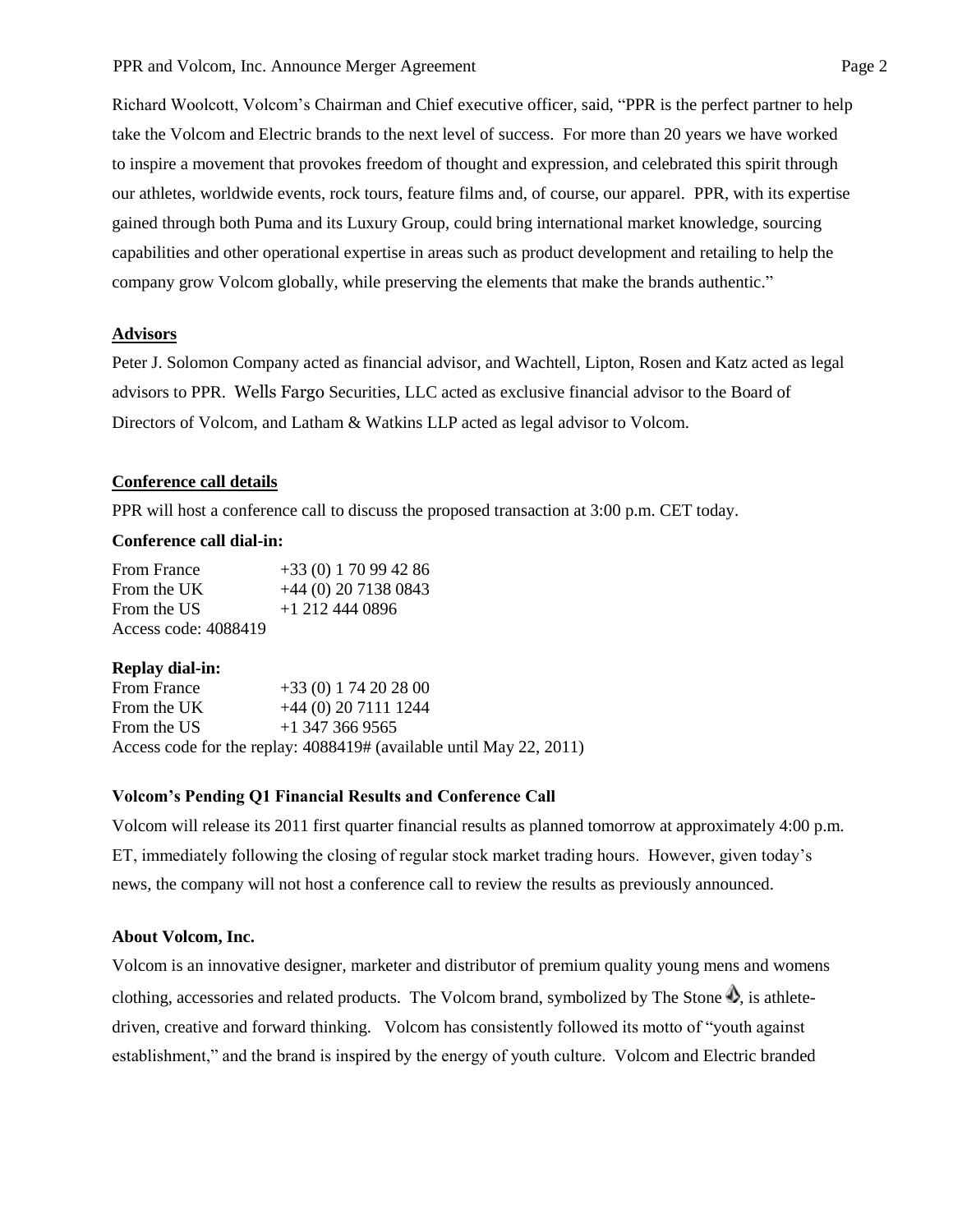products are sold throughout the United States and internationally. Volcom's news announcements and SEC filings are available through the company's website at [www.volcom.com.](http://www.volcom.com/)

### **About PPR**

PPR nurtures a group of high-growth global brands distributed in more than 120 countries. Through its Consumer and Luxury brands, PPR generated revenue of  $\epsilon$ 14.6 billion in 2010, and had approximately 60,000 employees at December 31, 2010. The PPR share is listed on Euronext Paris (FR 0000121485, PRTP.PA, PPFP). To explore the PPR brand universe, please visit www.ppr.com: the Luxury group (Gucci, Bottega Veneta, Yves Saint Laurent, Balenciaga, Boucheron, Sergio Rossi, Alexander McQueen and Stella McCartney), Puma, Fnac and Redcats (La Redoute, The Sportsman's Guide, The Golf Warehouse …).

#### **Notice to Investors**

This announcement is neither an offer to purchase nor a solicitation of an offer to sell securities. The tender offer for the outstanding shares of Volcom common stock described in this press release has not yet commenced. At the time the planned offer is commenced an indirect, wholly-owned subsidiary of PPR will file a tender offer statement on Schedule TO with the Securities and Exchange Commission and Volcom will file a solicitation/recommendation statement on Schedule 14D-9 with respect to the planned offer. The tender offer statement (including an offer to purchase, a related letter of transmittal and other offer documents) and the solicitation/recommendation statement will contain important information that should be read carefully before any decision is made with respect to the tender offer. Those materials will be made available to Volcom security holders at no expense to them. In addition, all of those materials (and all other offer documents filed with the SEC) will be available at no charge on the SEC's Web site: www.sec.gov.

#### **Note on Forward-Looking Statements**

Certain statements either contained in or incorporated by reference into this document and oral statements made from time to time by representatives of the company are forward-looking statements that involve risks and uncertainty. Future events regarding the proposed transactions and Volcom's actual results could differ materially from the forward-looking statements. These forward-looking statements include, but are not limited to, statements regarding the combined companies' plans following, and the expected completion of, the proposed acquisition. These forward-looking statements involve certain risks and uncertainties that could cause actual results and the timing of events to differ materially from those indicated in such forwardlooking statements and generally include statements that are predictive in nature and depend upon or refer to future events or conditions. Risks and uncertainties include the ability of Volcom to complete the transactions contemplated by the merger agreement, including the parties' abilities to satisfy the conditions to the consummation of the proposed acquisition; the possibility of any termination of the merger agreement; the timing of the tender offer and the subsequent merger; uncertainties as to how many of Volcom's stockholders will tender their shares of common stock in the tender offer; the possibility that various other conditions to the consummation of the tender offer or the subsequent merger may not be satisfied or waived,